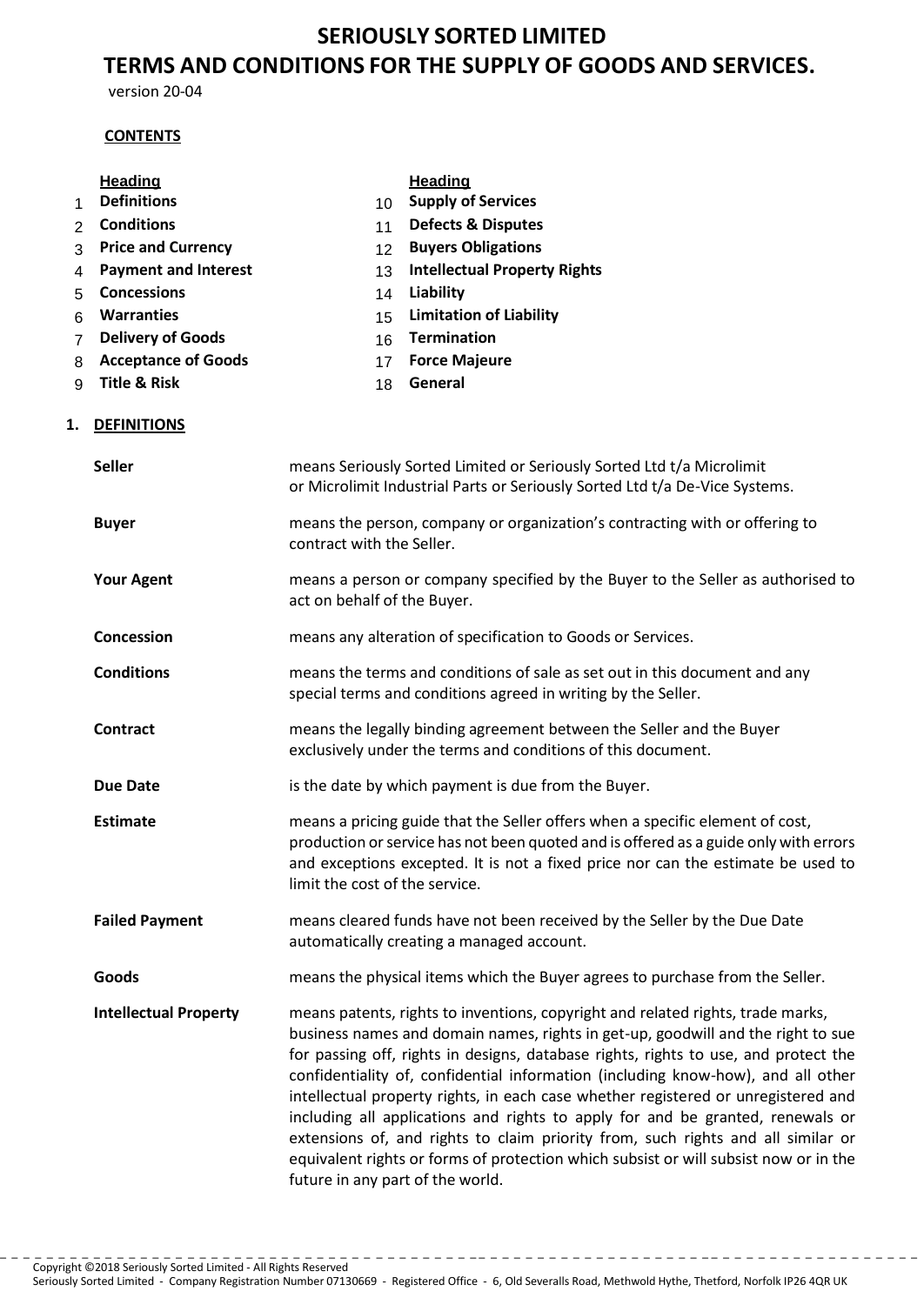| <b>Managed Account</b>  | means an account attracting associated costs including but not limited to<br>interest, debt collection, legal costs, and administration.                                                                                                                                    |
|-------------------------|-----------------------------------------------------------------------------------------------------------------------------------------------------------------------------------------------------------------------------------------------------------------------------|
| <b>Your Order</b>       | means the Buyer's order for the supply of Goods and/or Services, as set out in the<br>Buyer's purchase order form, e-mail or letter OR the Buyer's written acceptance of<br>the Seller's quotation.                                                                         |
| Payment                 | means cleared funds deposited into the Sellers nominated bank account by the<br>due date.                                                                                                                                                                                   |
| <b>Price</b>            | means the price for the Goods and or Services excluding any carriage, packaging<br>and insurance costs and all government taxes including but not limited to;<br>VAT, GST, duty, tariffs and levies.                                                                        |
| <b>Seller Materials</b> | has the meaning set out in clause 12.1.6.                                                                                                                                                                                                                                   |
| <b>Services</b>         | means the services supplied by the Seller to the Buyer.                                                                                                                                                                                                                     |
| <b>Terms</b>            | means this document, Contract, Terms and Conditions of business, and its<br>amendments.                                                                                                                                                                                     |
| <b>Variations</b>       | means any changes to any detail of the Order for Goods and or Services.                                                                                                                                                                                                     |
| <b>Waiting Time</b>     | means the time from the arrival on site by the Seller, and or its agents, to being<br>able to commence the execution the Sellers contracted responsibilities due to<br>any cause outside the direct control of the Seller, including but not limited to,<br>failed payment. |

# **2. Conditions**

- 2.1. This Contract contains the entire agreement and understanding of the parties relating to the subject matter of this Contract and extinguishes all previous agreements, promises, assurances, warranties, representations and understandings between the parties, whether written or oral.
- 2.2. These Conditions shall form the basis of the contract between the Seller and the Buyer in relation to the sale of Goods and/or Services, to the exclusion of all other terms and conditions including the Buyer's standard conditions of purchase or any other conditions which the Buyer may purport to apply under any purchase order or confirmation of order or any other document.
- 2.3. The Buyer accepts these Terms and Conditions of business as a condition of any offer by the Seller to supply Goods or Services that is prior to any debt being incurred.
- 2.4. If there is more than one party contracting with the Seller then their obligation shall be joint and several.
- 2.5. Communication to Your Agent is deemed as having been received by You, and instructions, including but not limited to variations and or concessions or amendments, from Your Agent are deemed to be Your agreement to the results of such communications including paying the Price of those results.
- 2.6. The Sellers Terms and Conditions of business, and any future amendments, apply to each and every transaction between the Seller and the Buyer and cannot be over-ridden without prior written consent from the Seller.
- 2.7. Notwithstanding any quotation which the Seller may have forwarded to the Buyer at any time the Buyers Order without the Sellers written acceptance does not bind the Seller to deliver any Goods or Services to the Buyer.
- 2.8. Acceptance of any quotation from the Seller by the Buyer, and or the Buyers successors, assignees and guarantorsshall be regarded asthe Buyersirrevocable acceptance of these Terms and Conditions of business.

Seriously Sorted Limited - Company Registration Number 07130669 - Registered Office - 6, Old Severalls Road, Methwold Hythe, Thetford, Norfolk IP26 4QR UK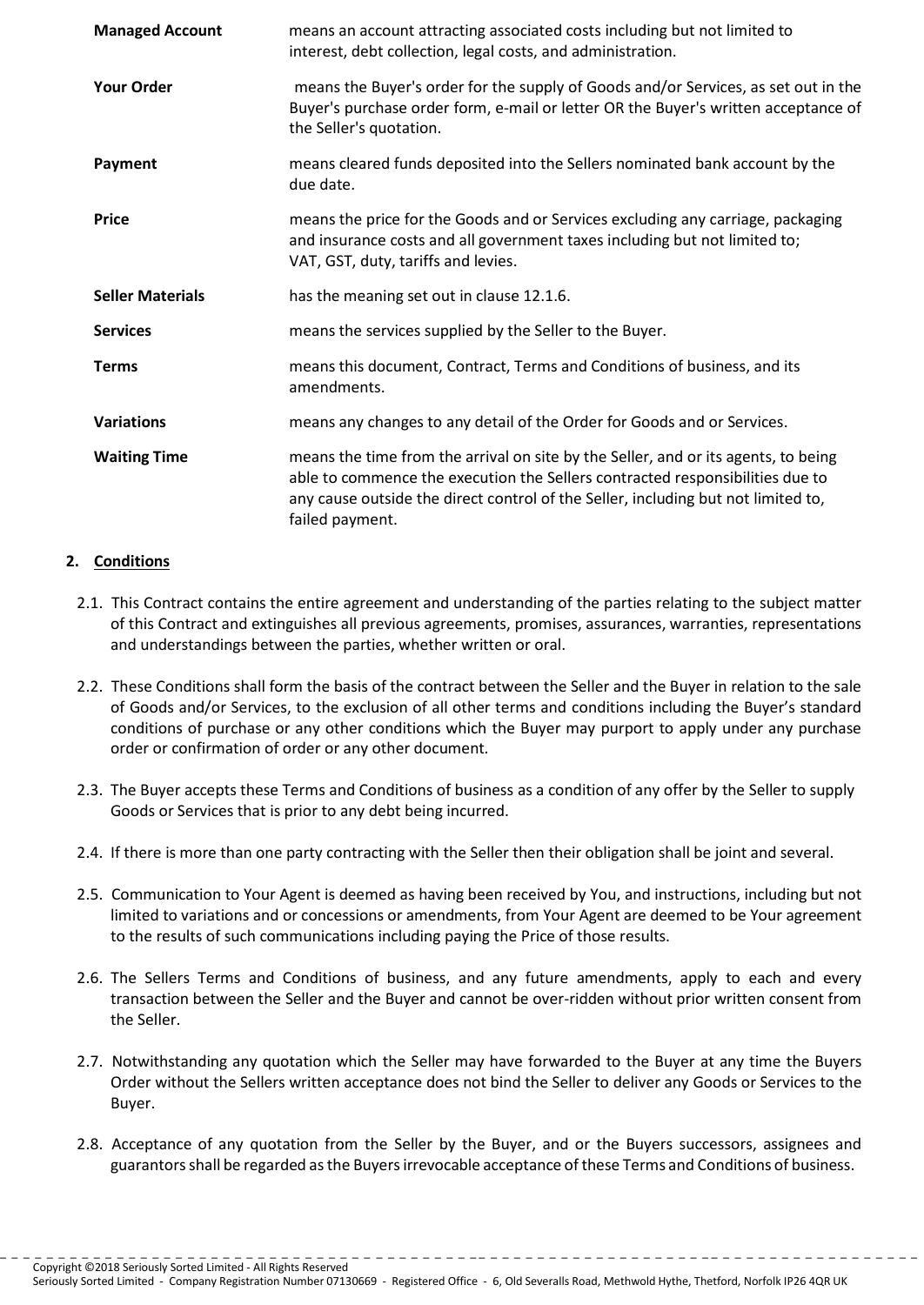- 2.9. Any order placed by email, verbally by the Buyer or Your Agent or any payment made to the Seller in respect to any offer or quotation is the Buyers acceptance of these Terms and Conditions of business.
- 2.10. In the event that these terms and conditions conflict with any other terms or conditions, the Sellers Terms, these terms and conditions, will take precedence.
- 2.11. The failure by the Seller to enforce any provision of these terms and conditions shall not be treated as a waiver of that provision, nor shall it affect the Sellers right to subsequently enforce that provision.
- 2.12. All orders for Goods and/or Services shall be deemed to be an offer by the Buyer to purchase Goods and/or Services from the Seller pursuant to these Conditions.
- 2.13. Acceptance of delivery of the Goods or commencement of the Services shall be deemed to be conclusive evidence of the Buyer's acceptance of these Conditions.
- 2.14. These Conditions may not be varied except by the written agreement of [a director of] the Seller.
- 2.15. The Sellers reserve the right to review these terms and conditions at any time. If, following any such review, there is to be any change to these terms and conditions, then that change will take effect from the date on which the Seller notifies the Buyer of such change.
- 2.16. These Conditions represent the whole of the agreement between the Seller and the Buyer. They supersede any other conditions previously issued.

### **3. Price and Currency**

- 3.1. The price, if not a quoted and accepted price, is subject to change without notice notwithstanding any estimate, quote or published price list and is payable in cash, within seven days of the invoice date by approved credit account holders.
- 3.2. Price or the formulae for calculating price are to be defined prior to service being delivered.
- 3.3. Variation of price is to be defined at time of variance and signed by the Buyer on a form supplied by the Seller. Separate pricing and payment terms for variations may apply.
- 3.4. All prices stated are the full price less any discounts agreed in writing
- 3.5. All prices are in the pound sterling, £, GBP unless specifically stated otherwise on the Sellers quotation or Acceptance of Order

#### **4. Payment and Interest**

- 4.1. The Buyer agrees not to question the Sellers strict right to payment for the Goods and/or Services supplied by the Seller and the Buyer grants the Seller a purchase money security interest for payment to provide for an event of late payment. In the event of refusal to pay, non-payment or any other breach of these conditions, the Buyer will pay all ofthe actual costs of attempted debt collection. The Buyer agreesthatlegal costsincurred by the Seller will be payable by the Buyer on a full indemnity basis together with interest continuing after judgment until full payment has been received by the Seller, at a rate of 2.5% per month above the UK Consumer Price Index compounded monthly on all overdue amounts, including all costs. All payments shall be applied first in payment of default interest (if any). The Seller reserve the right to decline extended or additional credit.
- 4.2. Where payment on or prior to delivery has been agreed and fails to occur the Seller reserve the right to charge waiting time of GBP 60.00 per person per whole or part hour for all staff on site till Payment is made and or remove any product from the site and charge for redelivery of same and receive Payment for entire balance of the Order prior to redelivery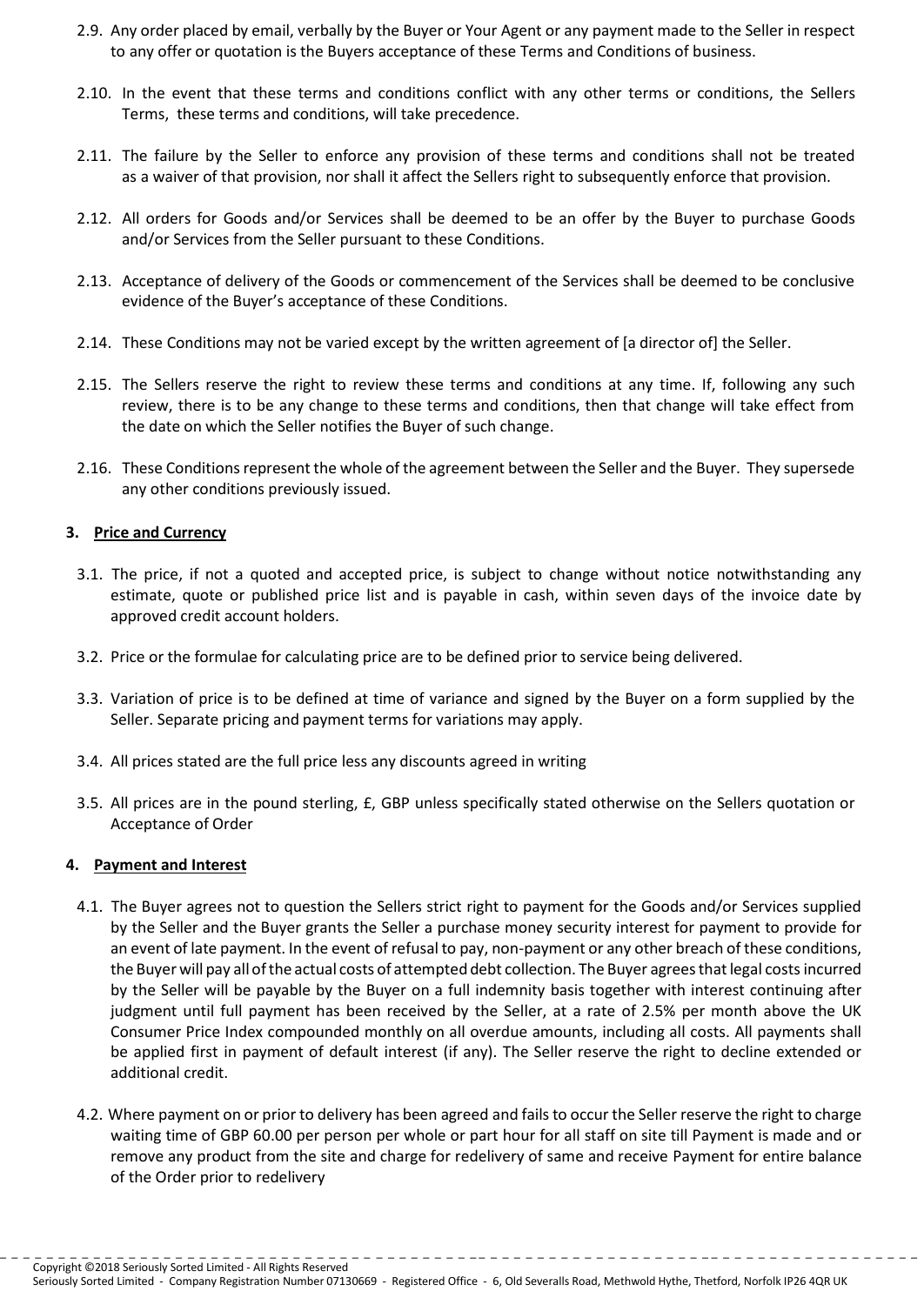- 4.3. Cash sales, eg sales where formal account facilities have not been agreed or have been withdrawn, are subject to the terms of payment stated on the Sellers quotation and or Order Acceptance.
- 4.4. Payment of the Price and all applicable United Kingdom government taxes shall be due within seven days of the date of the Seller's invoice.
- 4.5. Receipt by the Seller of the Buyers cheque only constitutes Payment when the Seller can present it to the Sellers bank the following business day to provide cleared funds in the Sellers bank account by the Due Date
- 4.6. The Buyer is responsible for ensuring that any cheque forwarded is received by the Seller in time for it to be presented to the Sellers bank account the following business day to provide cleared funds in the Sellers bank account by the Due Date
- 4.7. Interest on overdue invoices shall accrue from the date when payment becomes due calculated daily until the date of payment at the rate of [8%] per annum above the Bank of England base rate from time to time in force. Such interest shall accrue after as well as before any judgment until full payment is received under these terms and conditions of the contract.
- 4.8. The Buyer shall pay all accounts in full and is not entitled to set off or counter-claim against invoices submitted by the Seller or deduct from the Price any sums owed or claimed to be owed to the Buyer by the Seller
- 4.9. The Seller shall be under no liability whatsoever to the Buyer for any indirect loss and/or expense (including loss of profit) suffered by the Buyer arising out of a breach by the Seller of these terms and conditions.
- 4.10. Until payment has been made to the Seller, the Buyer shall hold all goods, including materials, tools and equipment upon trust and as the Bailee of the Seller. It is the Buyers responsibility to keep all the Sellers goods safe.
- 4.11. It shall be the Buyers sole duty to identify and keep separate all goods supplied pursuant to these conditions and to establish that the Seller has been paid for all goods and services and to pay to a separate trust fund the proceeds of any sale of the Buyers business to ensure payment to the Seller of the full value of the Sellers Goods, Services and costs and from there to pay only as directed by the Seller. Liquidated damages to the value of the total amount due to the Seller accrue upon discovery by the Seller of incorporation of the goods into any third party supplied or owned goods or property.
- 4.12. If payment for Goods and/or Services is refused by the Buyer, Your Agent, or an administrator, receiver or liquidator is appointed to the Buyer, or the Buyers customer, the Seller shall be entitled, within five days after ascertaining that funds are not lodged on separate trust for the Seller the Buyer authorises the Seller as the Buyers true and lawful attorney to create, execute and register the Sellers securities or any of them, as granted or agreed by these Conditions of Trade. For this purpose the execution of a mortgage, or General Security Agreement shall be considered to take place on the date on which the Seller receives notice of breach of these conditions by the Buyer to which the Seller has not agreed in writing.
- 4.13. The Due Date unless otherwise stated in writing is 7 days from invoice date.
- 4.14. All discounts and or refunds offered at any time expire on the Due Date.
- 4.15. Any discount that expires or fails will be added to the amount payable and will be charged out on separate invoices and become payable 7 days from the date of the new invoice regardless of any extended credit that may have been available with the original invoice.
- 4.16. Any and all charges applied after Due Date are due and payable 7 days from invoice regardless of whatever extended credit may, or may not, have been offered on the original invoice. These charges include, but are not limited to, failed discounts, expired discounts, interest, management charges, administration charges.

Seriously Sorted Limited - Company Registration Number 07130669 - Registered Office - 6, Old Severalls Road, Methwold Hythe, Thetford, Norfolk IP26 4QR UK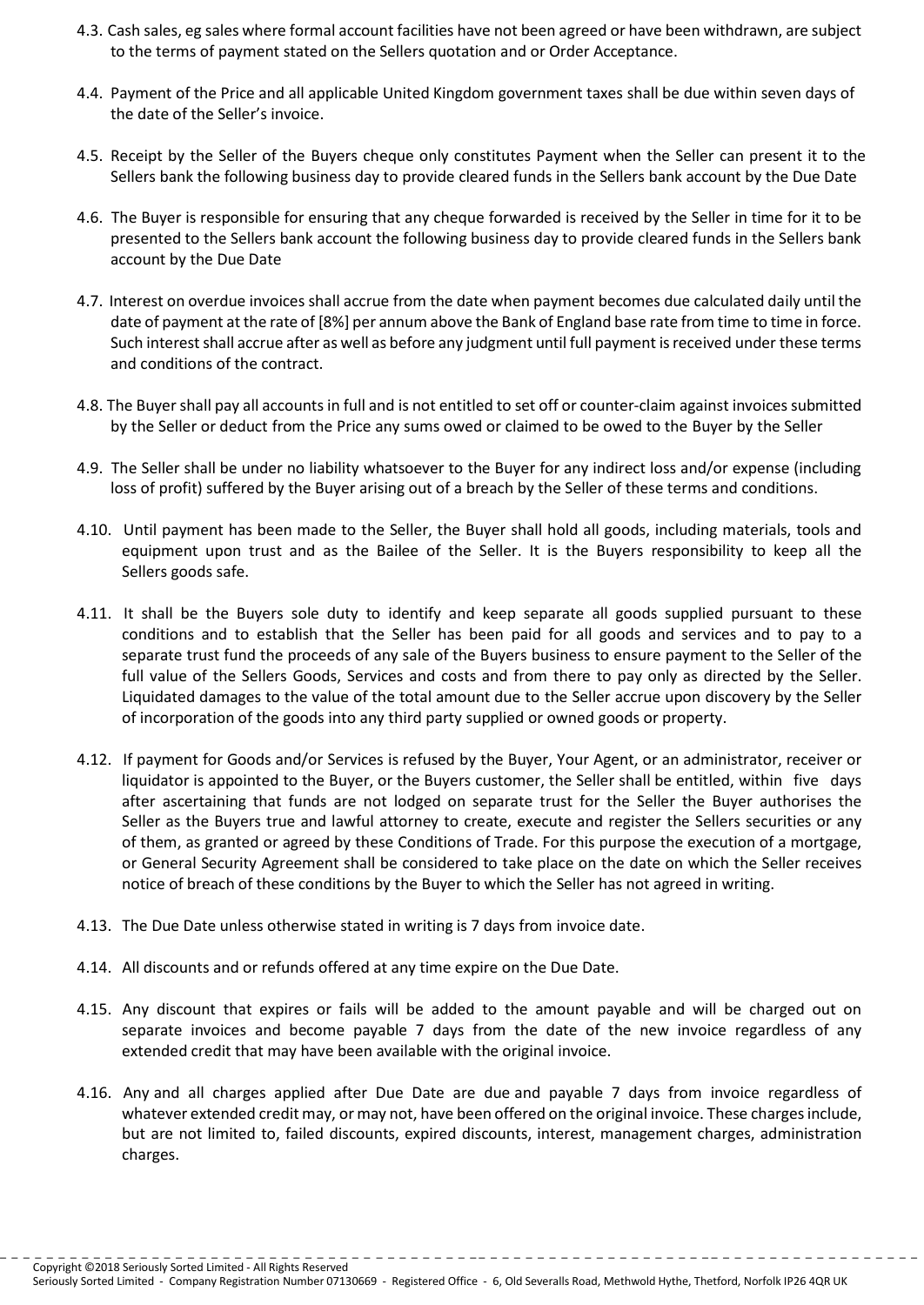- 4.17. In respect of Failed Payment the Seller reserves the right to:
	- 4.17.1. apply additional costs to the payable balance;
	- 4.17.2. pass any unpaid invoice of part thereof to a debt collection agency whose costs are added to the amount owed plus an administration cost to load unpaid account for debt collection of GBP 50.00 + 10% of balance owing;
	- 4.17.3. add security over property with the costs added to client account.
- 4.18. Fees and charges for Managed Accounts are:
	- 4.18.1. One-Off Account management of GBP 50.00 plus 10% of the balance;
	- 4.18.2. Weekly account management fee 1% of balance per Week minimum GBP 20.00;
	- 4.18.3. Each Follow up letter GBP 20.00;
	- 4.18.4. Each follow up call GBP 20.00 plus GBP 1.50 per minute.

### **5. Concessions**

- 5.1. For the purposes of this Contract, concession means any alteration of specification to Goods or Services including but not limited to; material, dimension, delivery, finish, KPIs, date(s).
- 5.2. The Goods are those offered by the Seller as described in the Sellers quotation and or Order Acknowledgment. It is the Buyers responsibility to ensure that such Goods meet the Buyers requirements.
- 5.3. The Seller reserves the right to request a Concession for any Goods without reason. Any Concession requested by the Seller will be in writing and require a written response from the Buyer.
- 5.4. The Seller reserves the right to amend or change the specification of the Goods if required by any applicable statutory or regulatory requirements.

# **6. Warranties**

- 6.1. The Seller warrants that for a period of three months commencing on the earlier of either the date of delivery of the Goods, or the commencement of the Services (Warranty Period), the Goods and/or Services shall:
	- 6.1.1. conform with their description and;
	- 6.1.2. be of satisfactory quality with the meaning of the Sale of Goods Act 1979;
	- 6.1.3. be fit for any purpose held out by the Seller; and
	- 6.1.4. be carried out in accordance with the Supply of Goods and Services Act 1982.

# **7. Delivery of Goods**

- 7.1. In the absence of a specified delivery address delivery of the Goods shall be made to the Buyers address documented on the Buyer's Order.
- 7.2. The Buyer shall make all arrangements necessary to take delivery of the Goods on the day notified by the Seller for delivery.
- 7.3. The Seller undertakes to use its reasonable endeavours to despatch the Goods on an agreed delivery date, but does not guarantee to do so.
- 7.4. Time of delivery shall not be of the essence of the contract.
- 7.5. The Seller shall not be liable to the Buyer for any loss or damage whether arising directly or indirectly from the late delivery or short delivery of the Goods.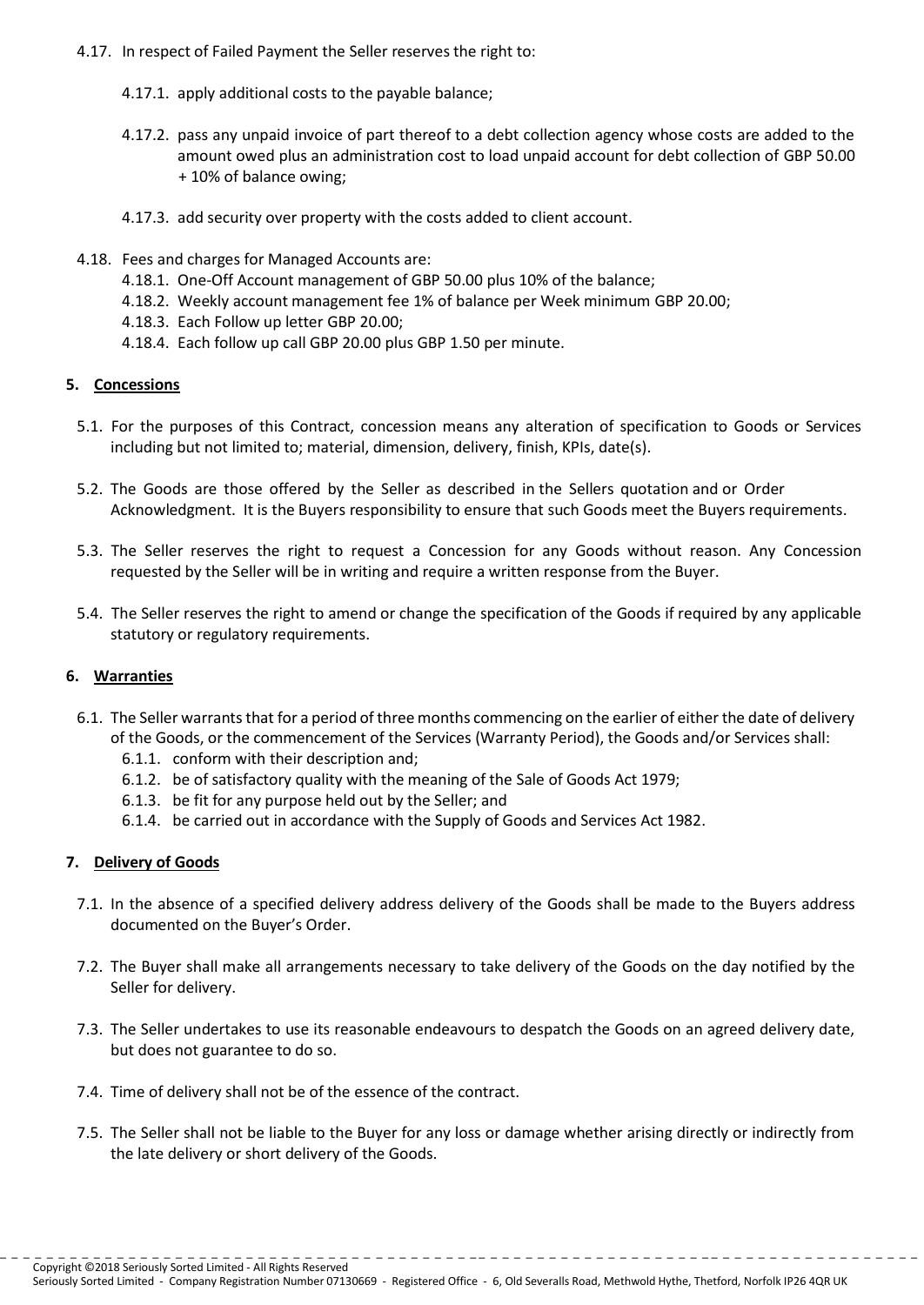- 7.6. If short delivery does take place, the Buyer may not reject the Goods but shall accept the Goods delivered as part performance of the contract. At the Sellers discretion the Seller shall either issue a credit note for the shortfall or make up the shortfall.
- 7.7. If the Buyer fails to take delivery of the Goods on the agreed delivery date or, if no specific delivery date has been agreed, when the Goods are ready for despatch, the Seller shall be entitled to store and insure the Goods and to charge the Buyer the reasonable costs of so doing.

# **8. Acceptance of Goods**

- 8.1. The Buyer shall be deemed to have accepted the Goods five days after either deliver by the Seller or the sellers agent or the sellers carrier or collection by the Buyer or the Buyers agent or Buyers carrier
- 8.2. Where the Buyer has accepted, or has been deemed to have accepted, the Goods the Buyer shall not be entitled to reject Goods which are not in accordance with the contract.
- 8.3. The Buyer shall carry out a thorough inspection of the Goods within five days of either deliver by the Seller or the sellers agent or the sellers carrier or collection by the Buyer or the Buyers agent or Buyers carrier and give notice in writing to the Seller should the Buyer discover that some or all of the goods do not comply with any applicable description, specification or Warranty.
	- 8.3.1 On receipt of such advice the Seller will initiate the Defects and Disputes process – see **11. Defects and Disputes** below.
- 8.4. For goods damaged in transit
	- 8.4.1**.** You must contact the Seller to make a claim within 5 days of delivery, including the day of delivery.
	- 8.4.2. Both the damaged item(s) and packaging must be kept for inspection by the Seller or the Sellers agents and not moved
	- 8.4.3. The items must not be tampered with or repaired prior to inspection by the Seller or the Sellers agents.
	- 8.4.4. In order to validate any claim the Seller will need the following:
		- 8.4.4.1. A photograph of the damaged item(s) along with the packaging.
		- 8.4.4.2. A copy of the delivery note signed "damaged" or "unchecked".
	- 8.4.5 In the event of a full settlement for damaged goods, the goods become the property of the carrier agents contracted by Seriously Sorted Ltd who reserve the right to retrieve them.

#### 8.5. For lost goods

- 8.5.1. A claim can only be undertaken once the Carrier has declared the goods to be "lost".
- 8.5.2. All loss claims must be reported to Seriously Sorted Ltd within 21 days of the delivery date.
- 8.6. Claims must be made directly to the Seller. Any attempt to claim with the carrier directly will invalidate your claim with the Seller.

# **9. Title & Risk**

- 9.1. Risk shall pass on delivery of the Goods to the Buyer's address.
- 9.2. Notwithstanding the earlier passing of risk, title in the Goods shall remain with the Seller and shall not pass to the Buyer until the amount due under the invoice for them (including interest and costs) has been paid in full.
- 9.3. Until title passes the Buyer shall hold the Goods as bailee for the Seller and shall store or mark them so that they can at all times be identified as the property of the Seller.
- 9.4. The Seller may at any time before title passes and without any liability to the Buyer: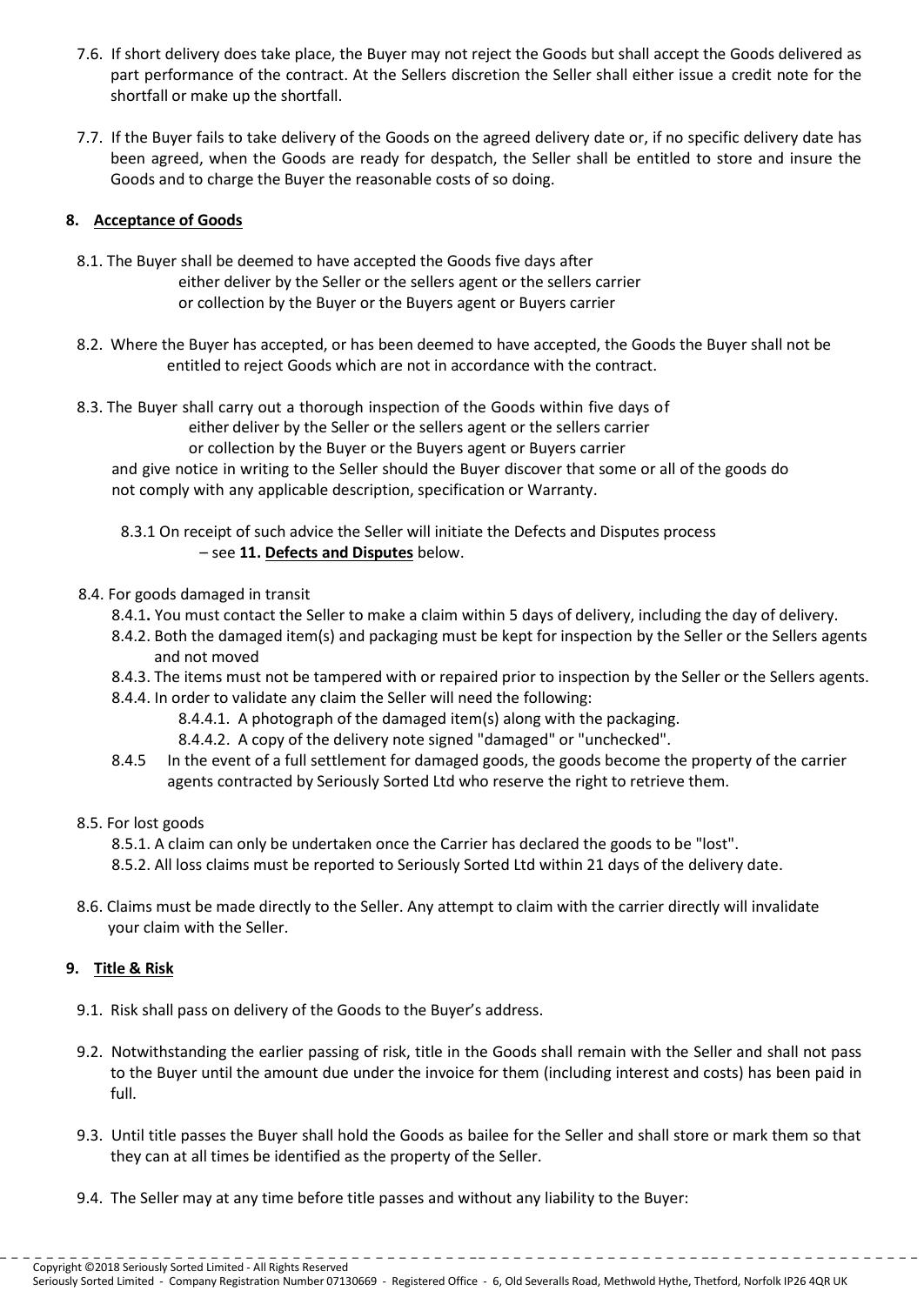- 9.5. repossess and dismantle and use or sell all or any of the Goods and by doing so terminate the Buyer's right to use, sell or otherwise deal in them; and
- 9.6. for that purpose (or determining what if any Goods are held by the Buyer and inspecting them) enter any premises of or occupied by the Buyer.
- 9.7. The Seller may maintain an action for the price of any Goods notwithstanding that title in them has not passed to the Buyer.

#### **10. Supply of Services**

- 10.1. The Seller shall provide the Services to the Buyer documented in the Scope of Services attached to the Order Acceptance.
- 10.2. The Seller shall use all reasonable endeavours to meet any performance dates for the Services specified in the Order, but any such dates shall be estimates only and time shall not be of the essence for the performance of the Services.
- 10.3. The Seller shall have the right to make any changes to the Services which are necessary to comply with any applicable law or safety requirement, or which do not materially affect the nature or quality of the Services, and the Seller shall notify the Buyer in any such event

### **11. Defects & Disputes**

- 11.1. Where the Buyer wishes to report a defect or raise a dispute with the Seller the Buyer must complete the Sellers Non-Conformance Advice form supplied on request by the Seller. The completed form must be returned to the Seller within the inspection period stated in the contract or within five business days if no inspection period stated in the contract.
- 11.2. Any dispute not raised with the Seller with a completed Non-Conformance Advice form within the inspection period will be deemed a warranty claim and cannot be used to delay payment of invoices by their due date(s)
- 11.3. The Buyer must return the Goods to the Seller at the Buyer's cost and the Seller shall, at its option, repair or replace any Goods that are defective, or refund the price of such defective Goods.
- 11.4. Unless an agreed arbiter is assigned and agreed by both the Buyer and the Seller prior to acceptance of the contract then the Buyer accepts that the Seller acts as the arbiter to quantify the value of the disputed portion in response to the Buyer lodging a claim of dispute.
- 11.5. The Seller shall quantify and define the disputed amount and forward a credit note for the disputed amount to be applied only to the original invoice.
- 11.6. The Buyer agrees to pay the undisputed portion of the amount payable by the Due Date. The undisputed portion being the original invoice less the credit note issued against it
- 11.7. When the Seller has resolved the disputed issues or fees the Seller will issue an invoice for the resolved amount payable 7 days from dispute resolution.
- 11.8. Any dispute not raised by submission to the Seller using the Sellers completed Non-Conformance Advice form prior to due date, that the Seller later agrees to compensate for, shall not affect timely settlement of the original invoice and its value shall only apply from the date for the credit note issued by the Seller. And interest or other costs applicable to the original invoice remain payable.
- 11.9. No dispute between the parties shall be subject to arbitration but shall be subject to the laws of England and Wales and if not settled within 20 working shall be tried in a court in England. Before litigation the Seller may appoint a mediator if the Seller considers settlement by good faith negotiation is possible.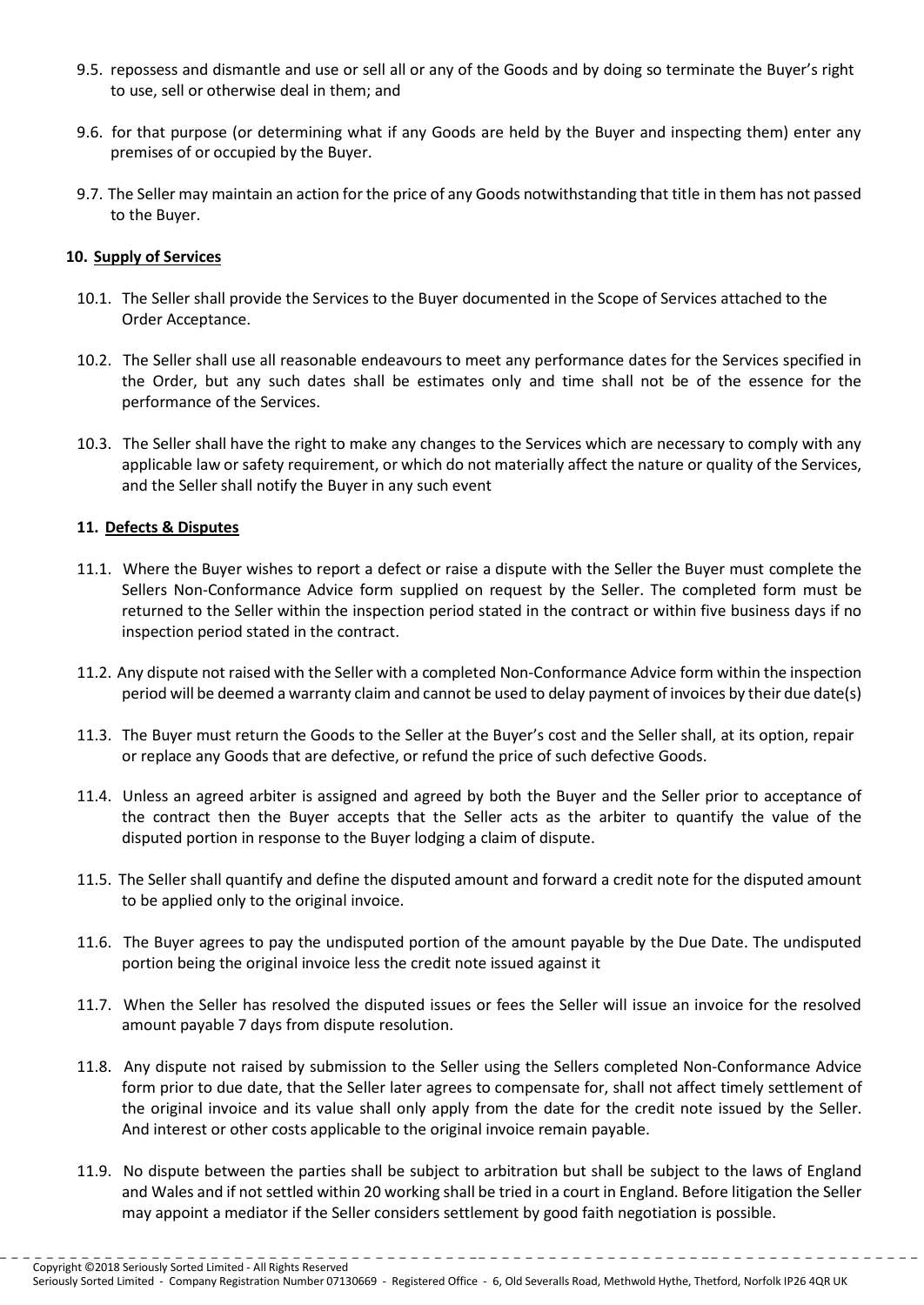### **12. Buyers Obligations**

- 12.1. The Buyer shall:
	- 12.1.1. ensure that the terms of the Order are complete and accurate;
	- 12.1.2. co-operate with the Seller in all matters relating to the Services;
	- 12.1.3. provide the Seller, its employees, agents, consultants and subcontractors, with access to the Buyer's premises as reasonably required by the Seller to provide the Services;
	- 12.1.4. provide the Seller with such information and materials as the Seller may reasonably require to supply the Services, and ensure that such information is accurate in all material respects;
	- 12.1.5. obtain and maintain all necessary licences, permissions and consents which may be required for the Services before the date on which the Services are to start; and
	- 12.1.6. keep and maintain all materials, equipment, documents and other property of the Seller (Seller Materials) at the Buyer's premises in safe custody at its own risk, maintain the Seller Materials in good condition until returned to the Seller, and not dispose of or use the Seller Materials other than in accordance with the Seller's written instructions or authorisation.12.1.7. The Buyer is responsible for supplying full contact detail to the Seller, plus any changes as they occur including names, phones numbers, mobile numbers, email addresses.
- 12.2. If the Seller's performance of any of its obligations in respect of the Services is prevented or delayed by any act or omission by the Buyer or failure by the Buyer to perform any relevant obligation (Buyer Default):
	- 12.2.1. the Seller shall without limiting its other rights or remedies have the right to suspend performance of the Services until the Buyer remedies the Buyer Default, and to rely on the Buyer Default to relieve it from the performance of any of its obligations to the extent the Buyer Default prevents or delays the Seller's performance of any of its obligations;
	- 12.2.2. the Seller shall not be liable for any costs or losses sustained or incurred by the Buyer arising directly or indirectly from the Seller's failure or delay to perform any of its obligations as set out in this clause 12.2; and
	- 12.2.3. the Buyershall reimburse the Seller on written demand for any costs or losses sustained or incurred by the Seller arising directly or indirectly from the Buyer Default.

#### **13. Intellectual Property Rights**

- 13.1. All Intellectual Property Rights in or arising out of or in connection with the Services shall be owned by the Seller.
- 13.2. The Buyer acknowledges that, in respect of any third party Intellectual Property Rights in the Services, the Buyer's use of any such Intellectual Property Rights is conditional on the Seller obtaining a written licence from the relevant licensor on such terms as will entitle the Seller to license such rights to the Buyer.
- 13.3. All Seller Materials are the exclusive property of the Seller

#### **14. Liability**

- 14.1. The Seller shall be entitled to deliver and invoice by instalment and to withhold delivery of any instalment until all money due to the Seller has been paid.
- 14.2. If the Buyer makes any default or commits any act of bankruptcy or becomesinsolvent, the Seller may cancel any order to the extent that it is unfulfilled but without prejudice to the Sellers right to payment or otherwise in respect of goods and/or services already delivered.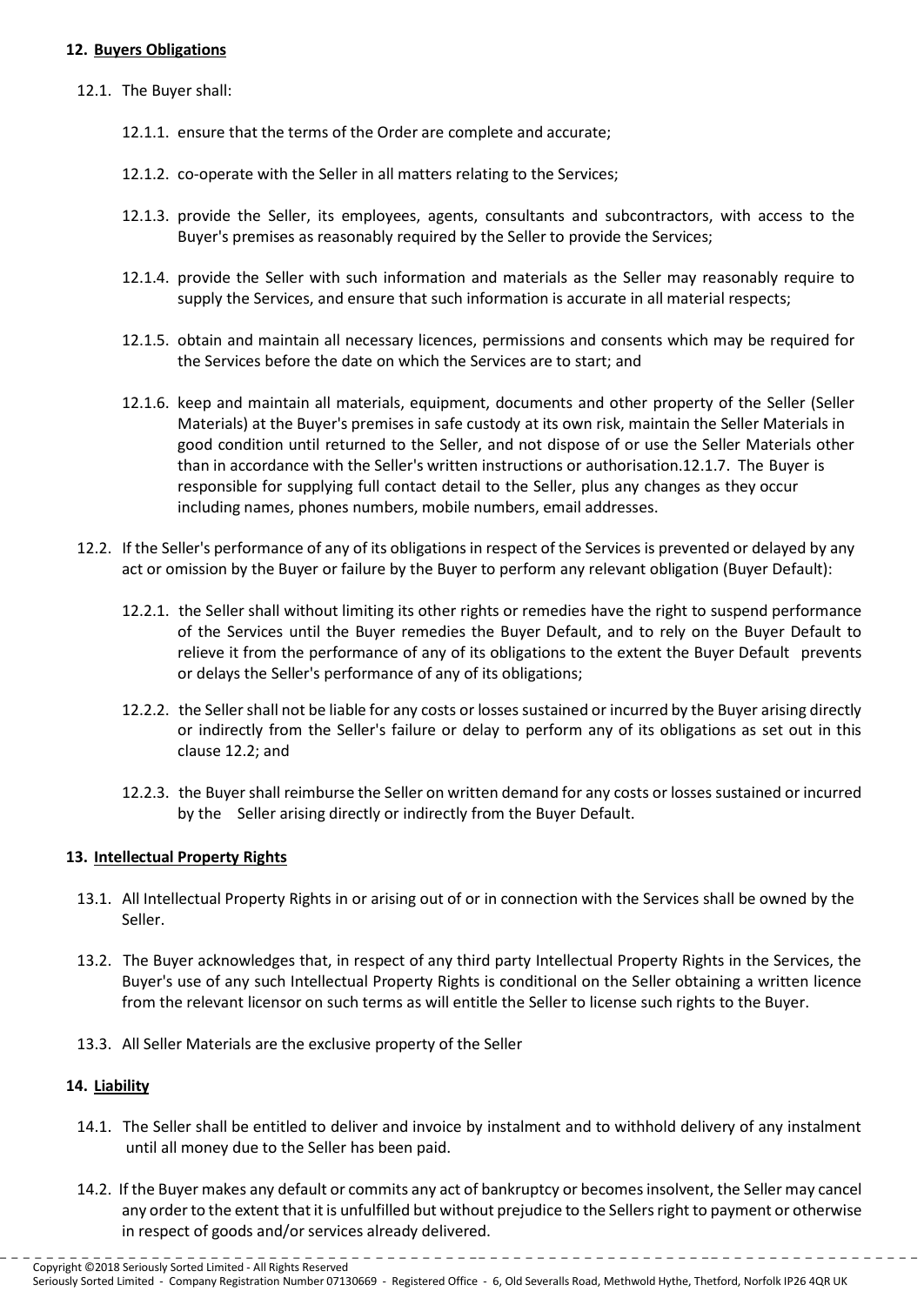- 14.3. In the case of force majeure either party may cancel any undelivered portion if delay in delivery exceeds 60 days.
- 14.4. The Seller will not be liable for faults or defects that occur for reasons beyond the Sellers control.
- 14.5. The Sellers liability is limited to the value of the goods and/or services supplied within the thirty days preceding any claim by the Buyer.
- 14.6. Dates for delivery are given in good faith and are not a condition of sale or purchase. Time shall in no case be of the essence.
- 14.7. The Seller shall not be held responsible for any delay in delivery and the Buyer will not be entitled to cancel orders because of any such delay.
- 14.8. All claims for loss of or damage repair to, return or miss-delivery or replacement of goods must be made on the Seller in accordance with section **8. Acceptance of Goods**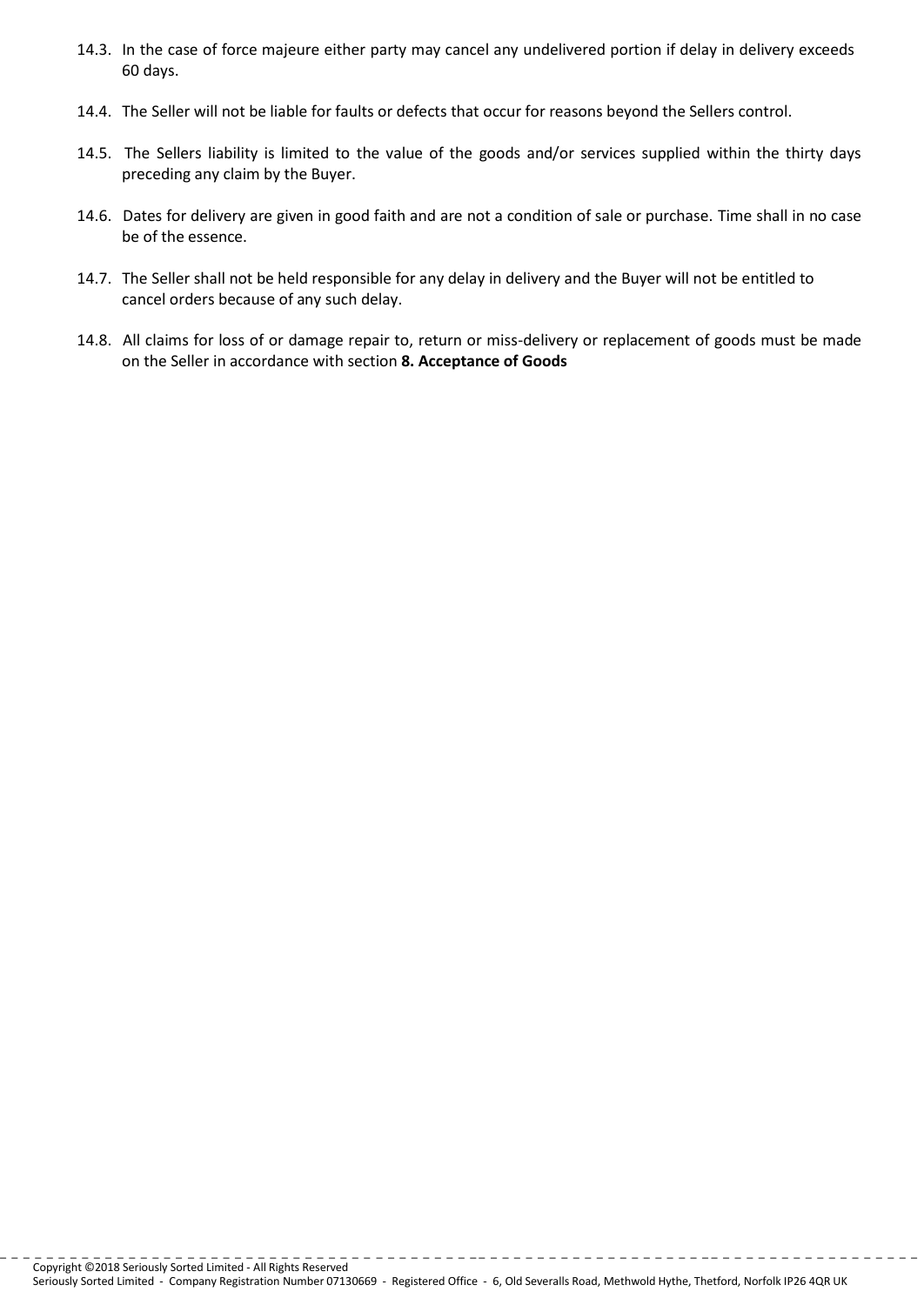- 14.9. The Seller shall not be liable for any consequential loss, damages, or other claims arising from the use to which the goods are put or intended to be put.
- 14.10.Manufacturers guarantees remain in force and the Buyer agrees to claim for these directly with the manufacturer.
- 14.11.The Buyer will not require the Seller to undertake remedial work before all outstanding monies due have been received and agreements have been met.
- 14.12.No time or other indulgence granted by the Seller or to the Buyer will affect the Sellers strict rights pursuant to these conditions in any case where these conditions conflict with any other conditions.
- 14.13.The Buyer, and its directors or shareholders or partners (where applicable), signing the account application or accepting the Sellers quotation agree to stand personally as surety and guarantor jointly and severally as principal debtor for all debts arising under this agreement in the event of non-payment by the Buyer

#### **15. Limitation of Liability**

- 15.1. Nothing in these Conditions shall limit or exclude the Seller's liability for:
	- 15.1.1. death or personal injury caused by its negligence, or the negligence of its employees, agents or subcontractors;
	- 15.1.2. fraud or fraudulent misrepresentation;
	- 15.1.3. breach of the terms implied by section 2 of the Supply of Goods and Services Act 1982 (title and quiet possession);
	- 15.1.4. breach of the termsimplied by section 12 of the Sale of Goods Act 1979 (title and quiet possession); or
	- 15.1.5. defective products under the Consumer Protection Act 1987.
- 15.2. Subject to clause 14.1:
	- 15.2.1. The Seller shall under no circumstances whatever be liable to the Buyer, whether in contract, tort (including negligence), breach of statutory duty, or otherwise, for any loss of profit, or any indirect or consequential loss arising under or in connection with the Contract; and
	- 15.2.2. the Seller's total liability to the Buyer in respect of all other losses arising under or in connection with the Contract, whether in contract, tort (including negligence), breach of statutory duty, or otherwise, shall in no circumstances exceed the Price of the Goods and or Services of the contract*.*
- 15.3. After the Warranty Period, the terms implied by sections 13 to 15 of the Sale of Goods Act 1979 and the terms implied by sections 3 to 5 of the Supply of Goods and Services Act 1982 are, to the fullest extent permitted by law, excluded from the Contract.
- 15.4. This clause 15 shall survive termination of the Contract.

#### **16. Termination**

16.1. Without limiting its other rights or remedies either party may terminate the Contract by giving the other party not less than sixty days written notice.

Seriously Sorted Limited - Company Registration Number 07130669 - Registered Office - 6, Old Severalls Road, Methwold Hythe, Thetford, Norfolk IP26 4QR UK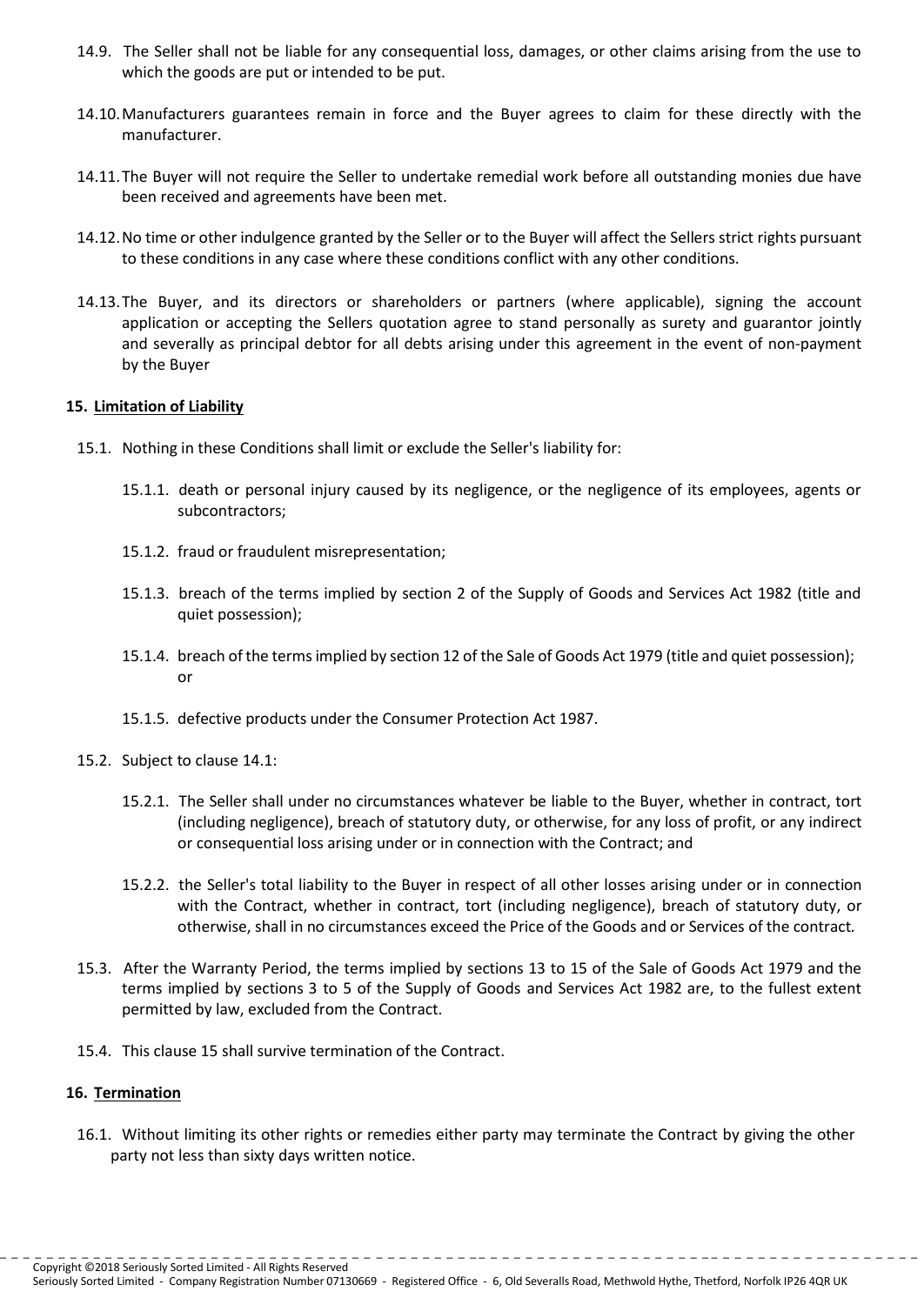- 16.2. Without limiting its other rights or remedies, each party may terminate the Contract with immediate effect by giving written notice to the other party if:
	- 16.2.1. the other party commits a material breach of its obligations under this Contract and (if such breach is remediable) fails to remedy that breach within twenty one days after receipt of notice in writing to do so;
	- 16.2.2. the other party suspends, orthreatensto suspend, payment of its debts or is unable to pay its debts as they fall due or admits inability to pay its debts or [(being a company or limited liability partnership) is deemed unable to pay its debts within the meaning of section 123 of the Insolvency Act 1986 or (being an individual) is deemed either unable to pay its debts or as having no reasonable prospect of so doing, in either case, within the meaning of section 268 of the Insolvency Act 1986 or (being a partnership) has any partner to whom any of the foregoing apply];
	- 16.2.3. the other party commences negotiations with all or any class of its creditors with a view to rescheduling any of its debts, or makes a proposal for or enters into any compromise or arrangement with its creditors [other than (where a company) for the sole purpose of a scheme for a solvent amalgamation of that other party with one or more other companies or the solvent reconstruction of that other party];
	- 16.2.4. a petition is filed, a notice is given, a resolution is passed, or an order is made, for or in connection with the winding up of the other party (being a company) other than for the sole purpose of a scheme for a solvent amalgamation of the other party with one or more other companies or the solvent reconstruction of that other party;
	- 16.2.5. the other party (being an individual) is the subject of a bankruptcy petition or order;
	- 16.2.6. a creditor or encumbrancer of the other party attaches or takes possession of, or a distress, execution, sequestration or other such process is levied or enforced on or sued against, the whole or any part of its assets and such attachment or process is not discharged within seven days;
	- 16.2.7. an application is made to court, or an order is made, for the appointment of an administrator or if a notice of intention to appoint an administrator is given or if an administrator is appointed over the other party (being a company);
	- 16.2.8. the holder of a qualifying charge over the assets of the other party (being a company) has become entitled to appoint or has appointed an administrative receiver;
	- 16.2.9. a person becomes entitled to appoint a receiver over the assets of the other party or a receiver is appointed over the assets of the other party;
	- 16.2.10. any event occurs, or proceeding is taken, with respect to the other party in any jurisdiction to which it is subject that has an effect equivalent or similar to any of the events mentioned in clause 15.2.2 to clause 15.2.9 (inclusive);
	- 16.2.11. The other party suspends, threatens to suspend, ceases or threatens to cease to carry on, all or substantially the whole of its business;
	- 16.2.12. the other party's financial position deteriorates to such an extent that in the Seller's opinion the Buyer's capability to adequately fulfil its obligations under the Contract has been placed in jeopardy; or
	- 16.2.13. The other party (being an individual) dies or, by reason of illness or incapacity (whether mental or physical), is incapable of managing his own affairs or becomes a patient under any mental health legislation.

Copyright ©2018 Seriously Sorted Limited - All Rights Reserved

Seriously Sorted Limited - Company Registration Number 07130669 - Registered Office - 6, Old Severalls Road, Methwold Hythe, Thetford, Norfolk IP26 4QR UK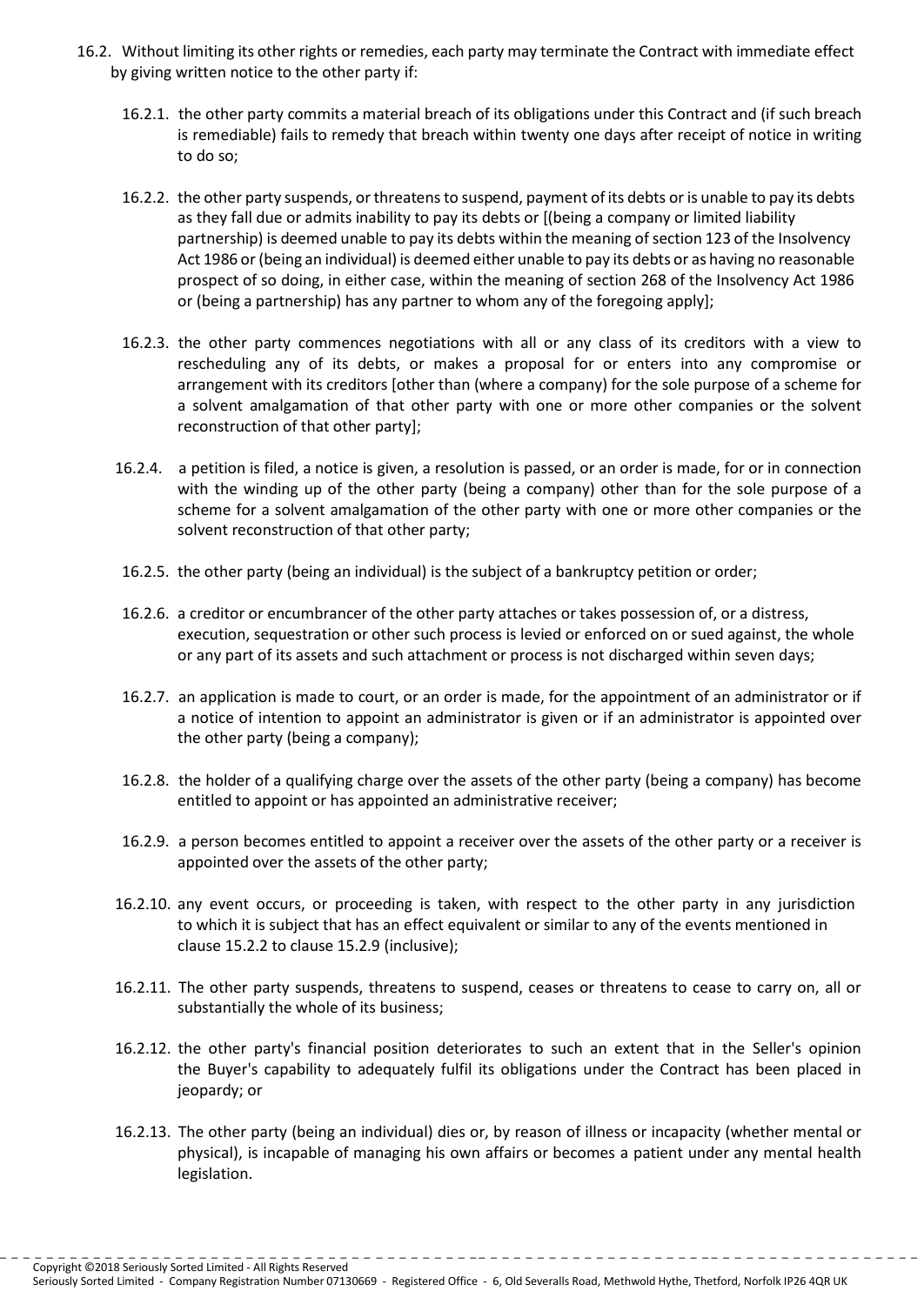- 16.3. Without limiting its other rights or remedies, the Seller may terminate the Contract with immediate effect by giving written notice to the Buyer if the Buyer fails to pay any amount due under this Contract on the due date for payment.
- 16.4. Without limiting its other rights or remedies, the Seller may suspend the supply of Services or all further deliveries of Goods under the Contract or any other contract between the Buyer and the Seller if the Buyer fails to pay any amount due under this Contract on the due date for payment, the Buyer becomes subject to any of the events listed in clause 16.2.2 to clause 16.2.13, or the Seller reasonably believes that the Buyer is about to become subject to any of them.
- 16.5. On termination of the Contract for any reason:
	- 16.5.1. the Buyer shall immediately pay to the Seller all of the Seller's outstanding unpaid invoices and interest and, in respect of Services supplied but for which no invoice has yet been submitted, the Seller shall submit an invoice, which shall be payable by the Buyer immediately on receipt;
	- 16.5.2. the Buyer shall return all the Seller Materials and any Deliverables which have not been fully paid for. If the Buyer fails to do so, then the Seller may enter the Buyer's premises and take possession of them. Until they have been returned, the Buyer shall be solely responsible for their safe keeping and will not use them for any purpose not connected with this Contract;
	- 16.5.3. the accrued rights and remedies of the parties as at termination shall not be affected, including the right to claim damages in respect of any breach of the Contract which existed at or before the date of termination or expiry; and
	- 16.5.4. clauses which expressly or by implication have effect after termination shall continue in full force and effect.

#### **17. Force Majeure**

- 17.1. For the purposes of this Contract, Force Majeure Event means an event beyond the reasonable control of the Seller including but not limited to strikes, lock-outs or other industrial disputes (whether involving the workforce of the Seller or any other party), failure of a utility service or transport network, act of God, war, terrorism, riot, civil commotion, interference by civil of military authorities, national or international calamity, malicious damage, compliance with any law or governmental order, rule, regulation or direction, accident, breakdown of plant or machinery, fire, flood, storm, earthquake, drought, epidemic or similar events, or default of suppliers or subcontractors.
- 17.2. The Seller shall not be liable to the Buyer as a result of any delay or failure to perform its obligations under this Contract as a result of a Force Majeure Event.
- 17.3. If the Force Majeure Event prevents the Seller from providing any of the Services and/or Goods for more than eight weeks, the Seller shall, without limiting its other rights or remedies, have the right to terminate this Contract immediately by giving written notice to the Buyer.

#### **18. General**

#### 18.1. **Notices**.

- 18.1.1. Dispatch of any notice to the contact details supplied to the Seller by the Buyer is accepted as delivery of that notice
- 18.1.2. The Buyer is responsible for any cost associated with the Seller finding details which the Buyer fails to disclose in timely manner